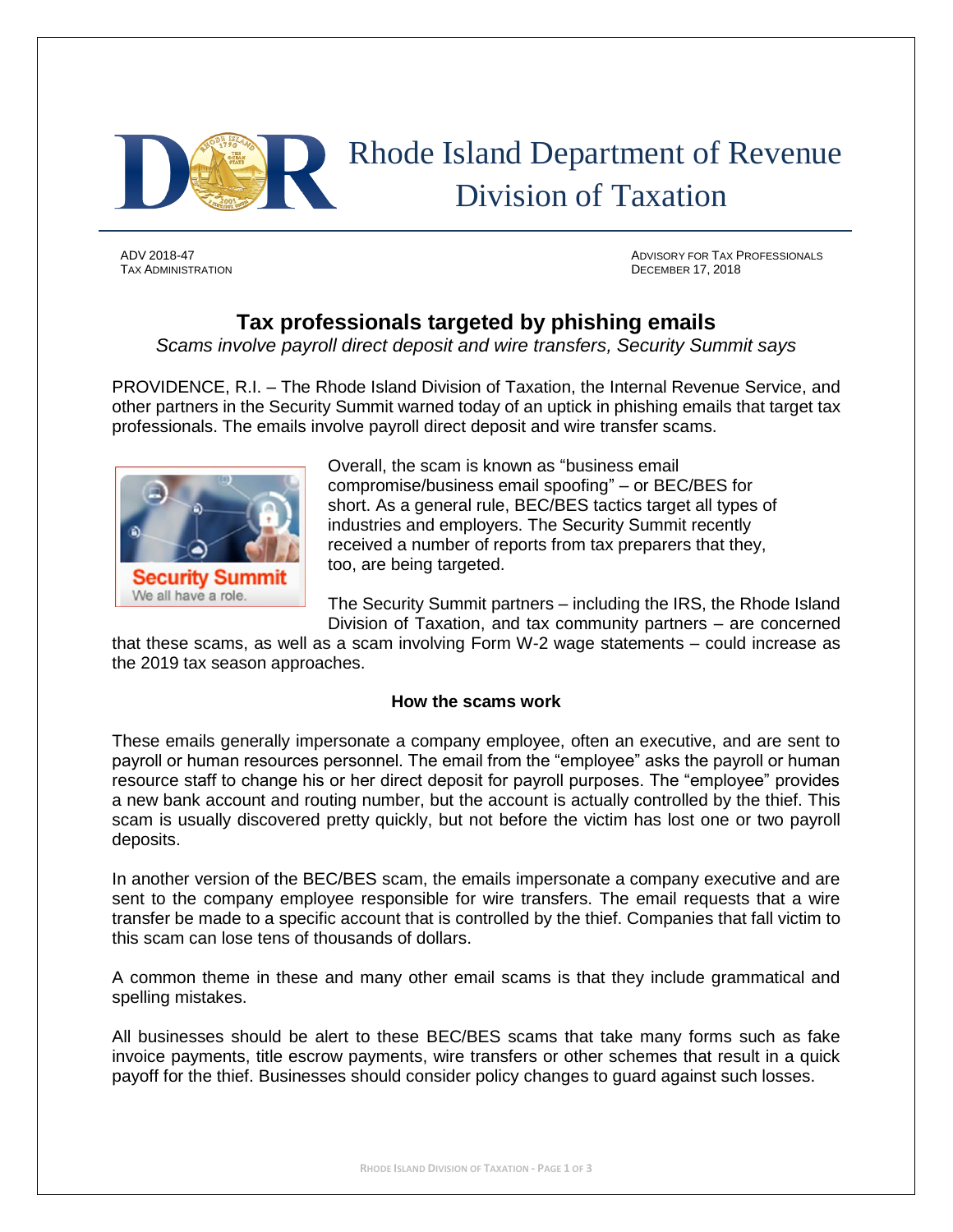One version that the IRS and Summit partners have highlighted in recent years is the W-2 scam. This scam involves an email from a criminal who is masquerading as an executive or person in authority. The email requests a list of the organization's Forms W-2 covering all of the firm's employees.

The purpose of this scam is to obtain information that would allow thieves to quickly file fraudulent tax returns for refunds. All employers, in both the public and private sectors, should be on guard against this and other dangerous scams. To learn more about W-2 and identity theft scams, click [here.](https://www.irs.gov/newsroom/security-summit-warns-employers-be-alert-to-identity-theft-and-w-2-scams)

## **BEC/BES email examples**

Following are examples of emails that have been reported by tax professionals to the IRS in recent days. These emails have been edited by the IRS:

#### EXAMPLE #1

*From: [REMOVED] Sent: Monday, December 10, 2018 [REMOVED] To: [REMOVED] Subject: (no subject)*

*Hello [REMOVED],*

*I changed my bank and I will like my paycheck DD details changed. Do you think this change be effective for the next pay date?*

*[REMOVED]*

*Sent from my iPhone*

#### EXAMPLE #2

*-------- Original message -------- From: [REMOVED] Date: 12/10/18 [REMOVED] To: [REMOVED] Subject: ACH Payment Attention*

*[REMOVED],*

*Please confirm the receipt of my message, Authorized can you handle domestic transfer payment now?*

*Thanks you.*

*[REMOVED]*

*Sent from my iPhone*